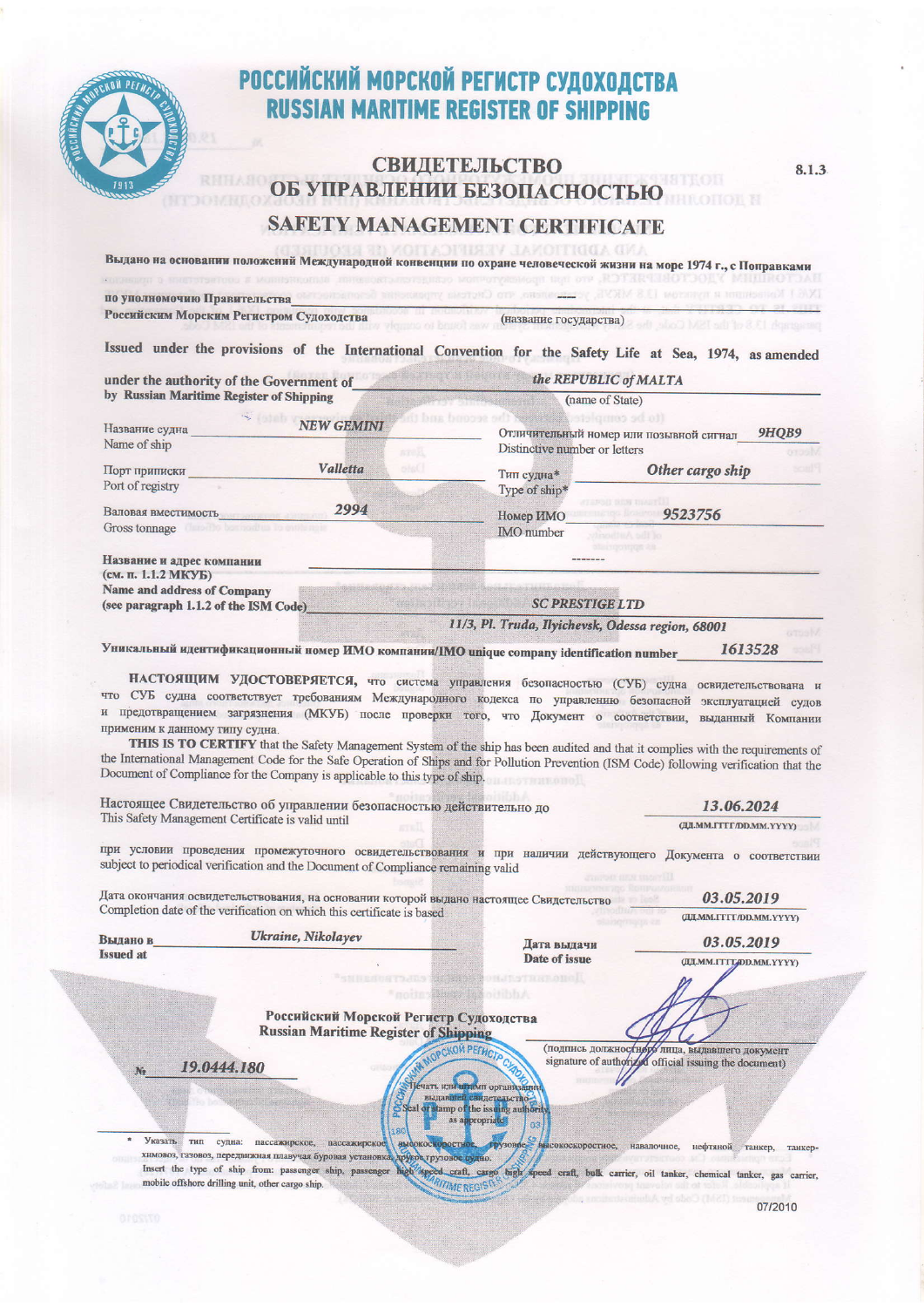**ASTOLOXOAVJ 4TJN134 ŘOXJ4OM ŘMX1ŘN1104 RO NETZIJEN EMITIKAM** 

19.0444.180

Issued under the pr

### ПОДТВЕРЖДЕНИЕ ПРОМЕЖУТОЧНОГО ОСВИДЕТЕЛЬСТВОВАНИЯ И ДОПОЛНИТЕЛЬНОГО ОСВИДЕТЕЛЬСТВОВАНИЯ (ПРИ НЕОБХОДИМОСТИ)

TTURNO

#### **ENDORSEMENT FOR INTERMEDIATE VERIFICATION** AND ADDITIONAL VERIFICATION (IF REQUIRED)

НАСТОЯЩИМ УДОСТОВЕРЯЕТСЯ, что при промежуточном освидетельствовании, выполненном в соответствии с правилом IX/6.1 Конвенции и пунктом 13.8 МКУБ, установлено, что Система управления безопасностью соответствует требованиям МКУБ. THIS IS TO CERTIFY that, at the intermediate periodical verification in accordance with regulation IX/6.1 of the Convention and paragraph 13.8 of the ISM Code, the Safety Management System was found to comply with the requirements of the ISM Code.

- Промежуточное освидетельствование (проводится между второй и третьей ежегодной датой)
	- **Intermediate verification**



Если применимо. См. соответствующие положения раздела 4.3, Первоначальная проверка, Пересмотренного Руководства по осуществлению Международного кодекса по управлению безопасностью (МКУБ) Администрациями, принятым Организацией, резолюцией А.1071(28). If applicable. Refer to the relevant provisions of section 4.3, Initial verification, of the Revised Guidelines on the implementation of the International Safety Management (ISM) Code by Administrations adopted by the Organization by resolution A.1071(28).